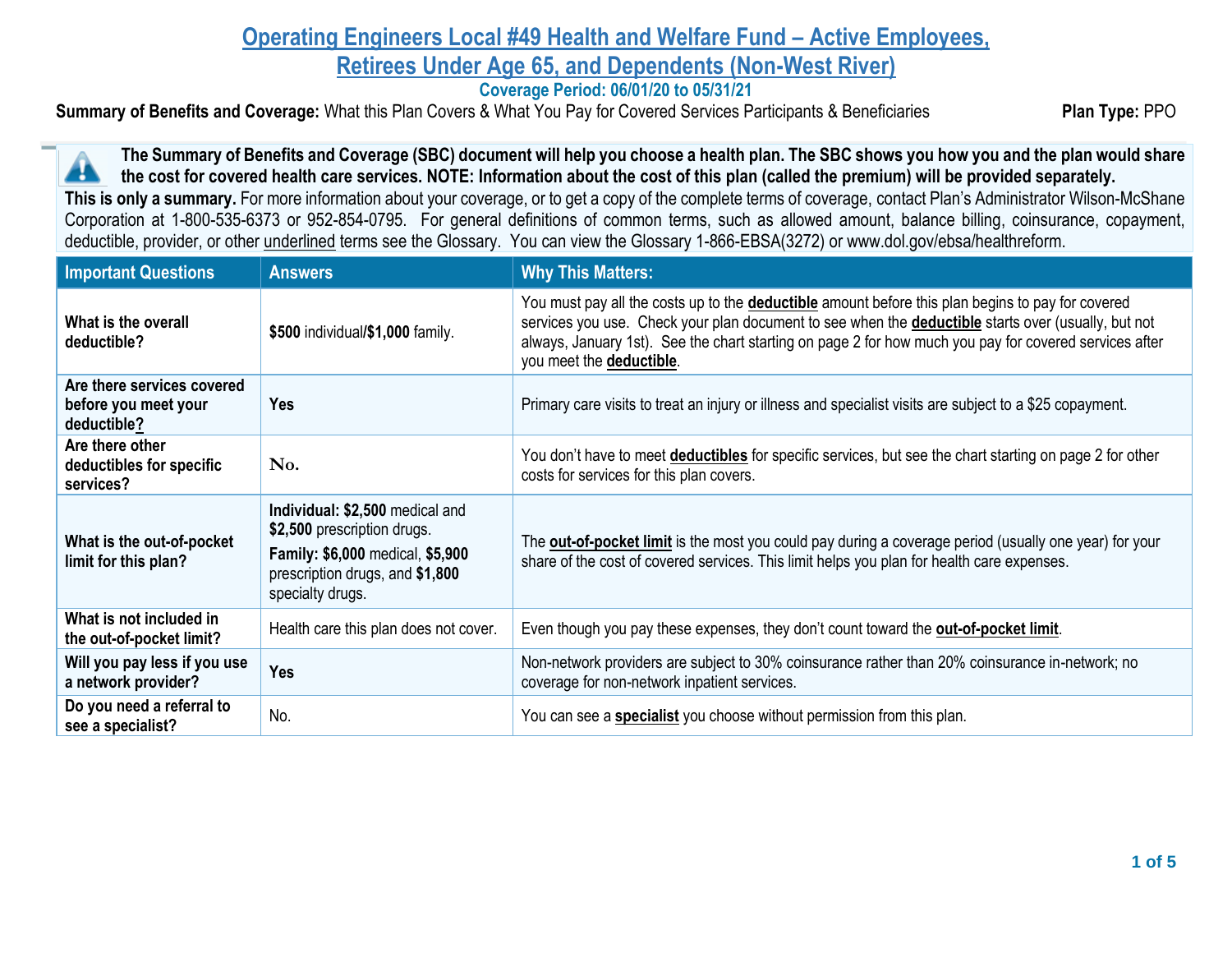

All **copayment** and **coinsurance** costs shown in this chart are after your **deductible** has been met, if a **deductible** applies.

| <b>Common</b>                                   | <b>Services You May Need</b>                        |                                                                                              | <b>What You Will Pay</b>                                                                     | <b>Limitations, Exceptions, &amp; Other Important</b>                                                                           |  |
|-------------------------------------------------|-----------------------------------------------------|----------------------------------------------------------------------------------------------|----------------------------------------------------------------------------------------------|---------------------------------------------------------------------------------------------------------------------------------|--|
| <b>Medical Event</b>                            |                                                     | <b>Network Provider</b><br>(You will pay the least)                                          | <b>Out-of-Network Provider</b><br>(You will pay the most)                                    | <b>Information</b>                                                                                                              |  |
|                                                 | Primary care visit to treat an injury<br>or illness | \$25 copayment                                                                               | 30% co-insurance                                                                             |                                                                                                                                 |  |
|                                                 | Specialist visit                                    | \$25 copayment                                                                               | 30% co-insurance                                                                             | --None---------------------------<br>-------------------------                                                                  |  |
| If you visit a health<br>care provider's office | Other practitioner office visit                     | 0% co-insurance for<br>chiropractic services                                                 | 0% co-insurance for<br>chiropractic services                                                 | Limit of 19 visits per calendar year.                                                                                           |  |
| or clinic                                       | Preventive care/screening/<br>immunization          | Routine Immunizations:<br>0% coinsurance<br>Preventive<br>care/Screening:<br>0% co-insurance | Routine Immunizations:<br>20% co-insurance<br>Preventive care/Screening:<br>20% co-insurance | Physicals covered at 100% if obtained through<br>Health Dynamics or a participating provider.                                   |  |
| If you have a test                              | Diagnostic test (x-ray, blood work)                 | 20% co-insurance                                                                             | 30% co-insurance                                                                             | Examinations for routine check-up purposes are<br>excluded.                                                                     |  |
|                                                 | Imaging (CT/PET scans, MRIs)                        | 20% co-insurance                                                                             | 30% co-insurance                                                                             |                                                                                                                                 |  |
| If you need drugs to                            | Generic drugs                                       | 20% co-insurance                                                                             | 20% co-insurance                                                                             | \$2,500 individual/\$5,900 family Out-of-Pocket limit.                                                                          |  |
| treat your illness or<br>condition              | Preferred brand drugs                               | 20% co-insurance                                                                             | 20% co-insurance                                                                             | \$2,500 individual/\$5,900 family Out-of-Pocket limit.                                                                          |  |
| More information about<br>prescription drug     | Non-preferred brand drugs                           | 20% co-insurance                                                                             | 20% co-insurance                                                                             | \$2,500 individual/\$5,900 family Out-of-Pocket limit.                                                                          |  |
| coverage is available at<br>www.health49.org    | Specialty drugs                                     | 20% co-insurance                                                                             | 20% co-insurance                                                                             | \$2,500 individual/\$5,900 family Out-of-Pocket limit.<br>Additional \$1,800 family Out-of-Pocket limit for<br>specialty drugs. |  |
| If you have outpatient                          | Facility fee (e.g., ambulatory<br>surgery center)   | 20% co-insurance                                                                             | 30% co-insurance                                                                             |                                                                                                                                 |  |
| surgery                                         | Physician/surgeon fees                              | 20% co-insurance                                                                             | 30% co-insurance                                                                             |                                                                                                                                 |  |
|                                                 | Emergency room care                                 | 20% co-insurance                                                                             | 20% co-insurance                                                                             |                                                                                                                                 |  |
| If you need immediate<br>medical attention      | <b>Emergency medical</b><br>transportation          | 20% co-insurance                                                                             | 20% co-insurance                                                                             | Transportation must be to nearest local facility as<br>medically necessary.                                                     |  |
|                                                 | Urgent care                                         | 20% co-insurance                                                                             | 30% co-insurance                                                                             | --None--------------------------------<br>-------------------------                                                             |  |
| If you have a hospital                          | Facility fee (e.g., hospital room)                  | 20% co-insurance                                                                             | Not covered                                                                                  |                                                                                                                                 |  |
| stay                                            | Physician/surgeon fees                              | 20% co-insurance                                                                             | Not covered                                                                                  |                                                                                                                                 |  |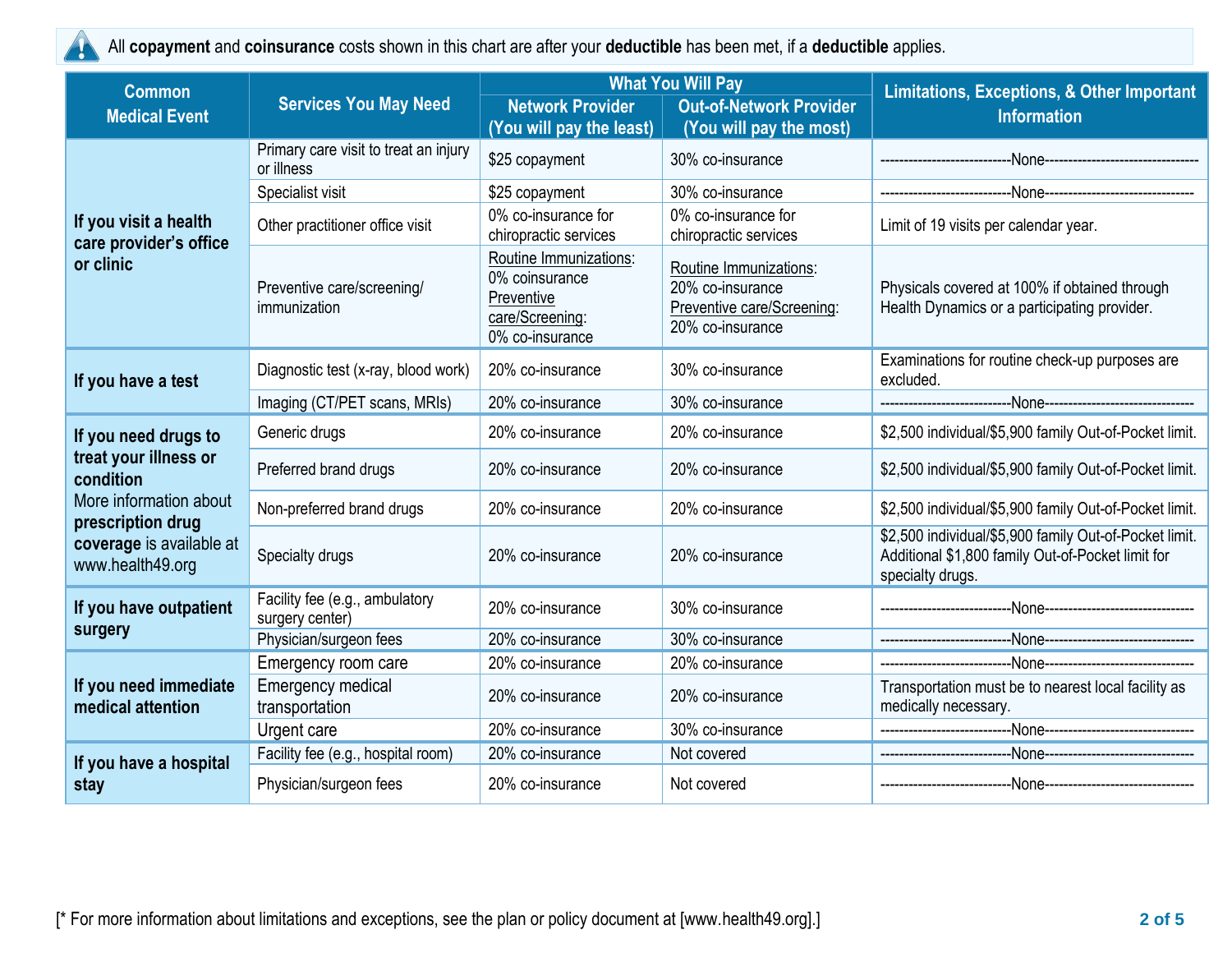| <b>Common</b>                                       |                                              |                                                                               | <b>What You Will Pay</b>                                                      | <b>Limitations, Exceptions, &amp; Other Important</b><br><b>Information</b>                                                           |  |
|-----------------------------------------------------|----------------------------------------------|-------------------------------------------------------------------------------|-------------------------------------------------------------------------------|---------------------------------------------------------------------------------------------------------------------------------------|--|
| <b>Medical Event</b>                                | <b>Services You May Need</b>                 | <b>Network Provider</b><br>(You will pay the least)                           | <b>Out-of-Network Provider</b><br>(You will pay the most)                     |                                                                                                                                       |  |
| If you need mental<br>health, behavioral            | <b>Outpatient services</b>                   | 20% co-insurance                                                              | Physician: 20% co-insurance<br>Facility Fee: 30% co-insurance                 | --None-------------------------------                                                                                                 |  |
| health, or substance<br>abuse services              | Inpatient services                           | 20% co-insurance                                                              | Not covered                                                                   | --None--------------------------                                                                                                      |  |
|                                                     | Office visits                                | Prenatal: 0%<br>Postnatal: 20% co-<br>insurance                               | Prenatal: 30% co-insurance<br>Postnatal: 30% co-insurance                     | Coverage is excluded for individuals acting as<br>surrogate mothers.                                                                  |  |
| If you are pregnant                                 | Childbirth/delivery professional<br>services | 20% co-insurance                                                              | Not covered                                                                   | Coverage is excluded for individuals acting as<br>surrogate mothers.                                                                  |  |
|                                                     | Childbirth/delivery facility services        | 20% co-insurance                                                              | Not covered                                                                   | Coverage is excluded for individuals acting as<br>surrogate mothers.                                                                  |  |
|                                                     | Home health care                             | 20% co-insurance                                                              | 20% co-insurance                                                              | Maximum of 90 visits per calendar year.                                                                                               |  |
|                                                     | <b>Rehabilitation services</b>               | 20% co-insurance                                                              | 30% co-insurance                                                              | Rehabilitation services must be prescribed by a<br>physician.                                                                         |  |
| If you need help                                    | <b>Habilitation services</b>                 | 20% co-insurance                                                              | 30% co-insurance                                                              | Habilitation services must be prescribed by a<br>physician.                                                                           |  |
| recovering or have<br>other special health<br>needs | Skilled nursing care                         | 20% co-insurance                                                              | 20% co-insurance                                                              | Maximum of 2 days of skilled nursing care for each<br>day of Hospital confinement, up to a cumulative<br>maximum of 60 days of care.  |  |
|                                                     | Durable medical equipment                    | 20% co-insurance                                                              | 20% co-insurance                                                              |                                                                                                                                       |  |
|                                                     | Hospice services                             | 0% co-insurance, up to<br>180 days of hospice<br>service                      | 0% co-insurance, up to 180<br>days of hospice service                         | Maximum of 180 days of hospice service;<br>maximum may be waived when continued hospice<br>care would be a cost savings to this plan. |  |
|                                                     | Children's eye exam                          | \$500 benefit replenished<br>on the first day of every<br>even calendar year. | \$500 benefit replenished on<br>the first day of every even<br>calendar year. |                                                                                                                                       |  |
| If your child needs<br>dental or eye care           | Children's glasses                           | Above maximum applies<br>to exam, glasses and<br>contact lenses.              | Above maximum applies to<br>exam, glasses and contact<br>lenses.              |                                                                                                                                       |  |
|                                                     | Children's dental check-up                   | 0% co-insurance                                                               | 0% co-insurance                                                               |                                                                                                                                       |  |

## **Excluded Services & Other Covered Services:**

**Services Your Plan Generally Does NOT Cover (Check your policy or plan document for more information and a list of any other excluded services.)** • Cosmetic surgery. • Infertility treatment. Non-emergency care when traveling outside the U.S. • Private-duty nursing. • Routine foot care. Weight loss programs.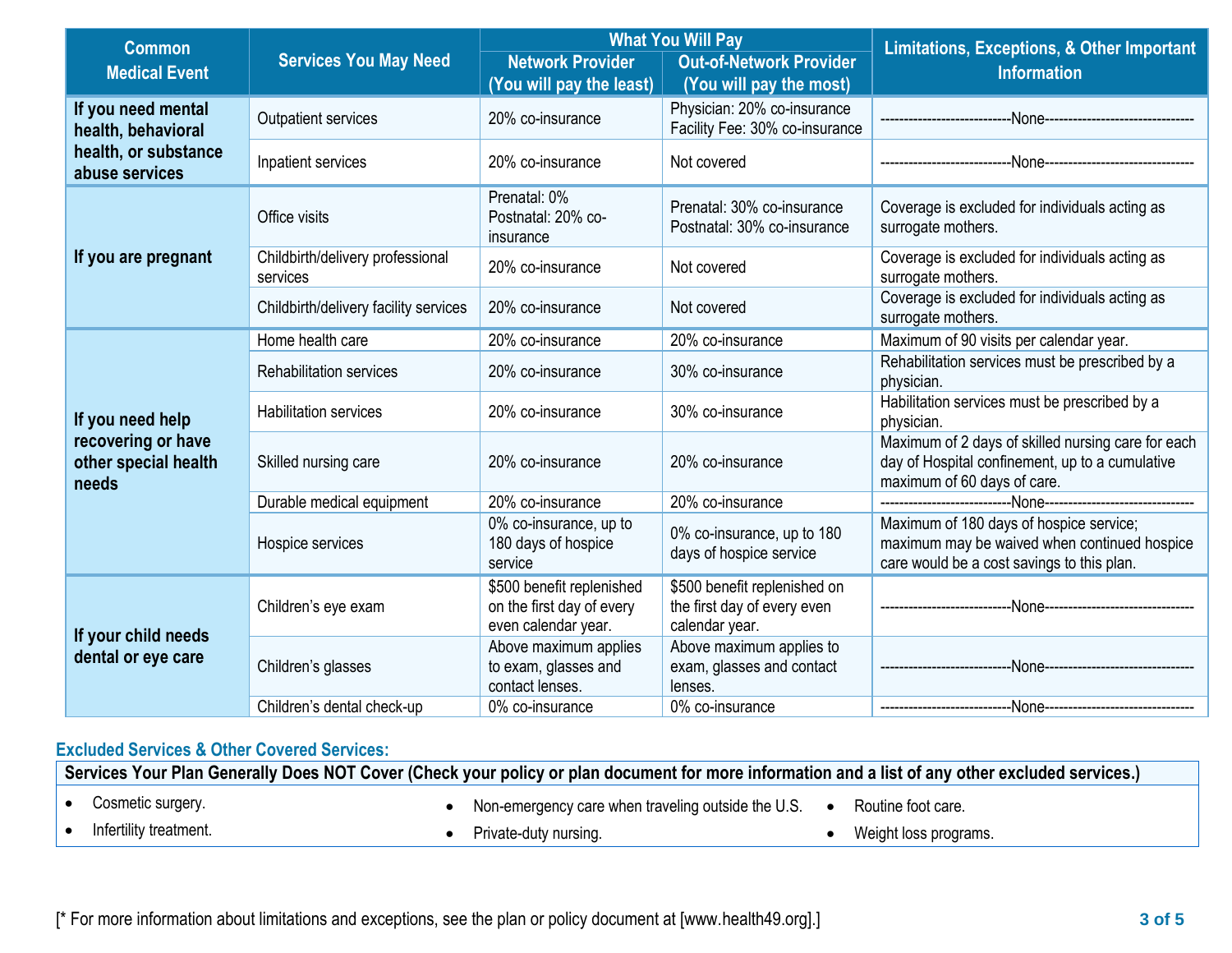| Other Covered Services (Limitations may apply to these services. This isn't a complete list. Please see your plan document.) |                    |  |                                       |  |                                            |
|------------------------------------------------------------------------------------------------------------------------------|--------------------|--|---------------------------------------|--|--------------------------------------------|
|                                                                                                                              | Acupuncture.       |  | Chiropractic care.                    |  | Hearing aids.                              |
|                                                                                                                              | Bariatric surgery. |  | Dental care (subject to plan limits). |  | Routine eye care (subject to plan limits). |

Your Rights to Continue Coverage: There are agencies that can help if you want to continue your coverage after it ends. The contact information for those agencies is: U.S. Department of Laborer's Employee Benefits Security Administration at 1-866-444-EBSA (3272) or www.dol.gov/ebsa/healthreform. Other coverage options may be available to you too, including buying individual insurance coverage through the Health Insurance Marketplace. For more information about the Marketplace, visit www.HealthCare.gov or call 1-800-318-2596.

Your Grievance and Appeals Rights: There are agencies that can help if you have a complaint against your plan for a denial of a claim. This complaint is called a grievance or appeal. For more information about your rights, look at the explanation of benefits you will receive for that medical claim. Your plan documents also provide complete information to submit a claim, appeal, or a grievance for any reason to your plan. For more information about your rights, this notice, or assistance, contact: the Plan's Administrator, Wilson-McShane Corporation at 1-800-535-6373 or 952-854-0795. You may also contact the U.S. Department of Labor Employee Benefits Security Administration at 1-866-444-EBSA (3272) or www.dol.gov/ebsa/healthreform.

## **Does this plan provide Minimum Essential Coverage? [Yes]**

If you don't have Minimum Essential Coverage for a month, you'll have to make a payment when you file your tax return unless you qualify for an exemption from the requirement that you have health coverage for that month.

## **Does this plan meet the Minimum Value Standards? [Yes]**

If your plan doesn't meet the Minimum Value Standards, you may be eligible for a premium tax credit to help you pay for a plan through the Marketplace.

––––––––––––––––––––––*To see examples of how this plan might cover costs for a sample medical situation, see the next section.–––––––––––*–––––––––––